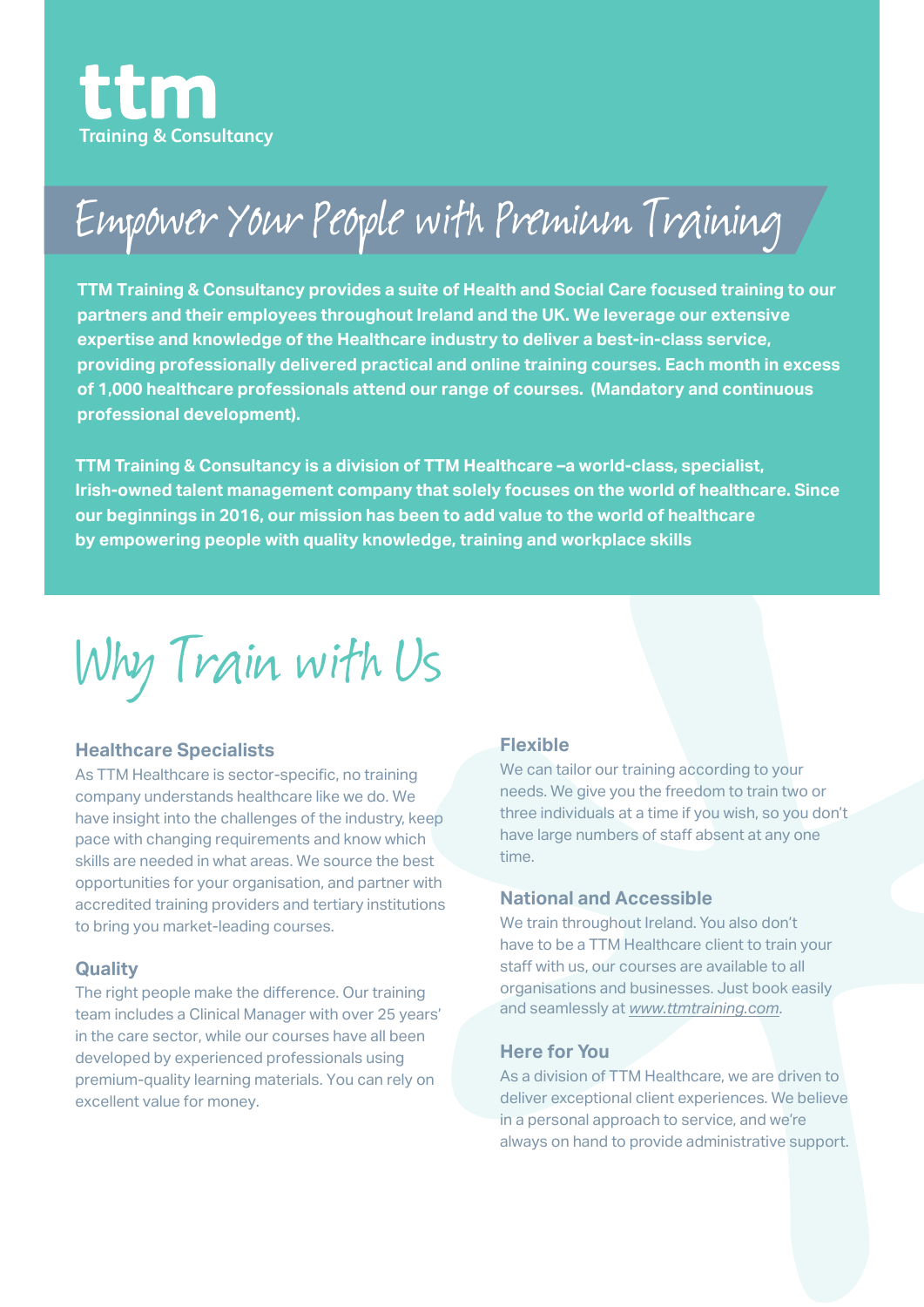

# Some of the Online & Zoom Platform Courses We Offer

## CPD Accredited Courses:

- **Safeguarding of Vulnerable Adults**
- **Infection Prevention & Control**
- **Introduction to Understanding Deliberate Self-Harm Behaviours**
- **Child Protection & Welfare Training**
- **Report Writing**

## Healthcare:

- **Epilepsy and Buccal Midazolam** (Seizure Management)
- **Safe Administration of Medication**

## General

- **HACCP Food Safety Training** (Level 1 & 2)
- **Understanding and Managing Stress**
- **GDPR Awareness**

## Health & Safety

- **Chemical Safety Awareness**
- **Fire Safety Awareness**
- **Introduction to Health & Safety**
- **Manual Handling**

## Some of the Practical/In Person Courses We Offer

## Healthcare General

- **Epilepsy and Buccal Midazolam** (Seizure Management)
- **Safe Administration of Medication**
- **Heart saver AED & CPR**
- **Patient Moving and Handling**

Health & Safety

- **• Fire Safety Awareness**
- **• Manual Handling**

• **HACCP Food Safety Training** (Level 1 & 2)

## CPD Accredited Courses

- **• Safeguarding of Vulnerable Adults**
- **• Infection Prevention & Control**
- **• Introduction to Understanding Deliberate Self-Harm Behaviours**
- **• Child Protection & Welfare Training**
- **• Report Writing**